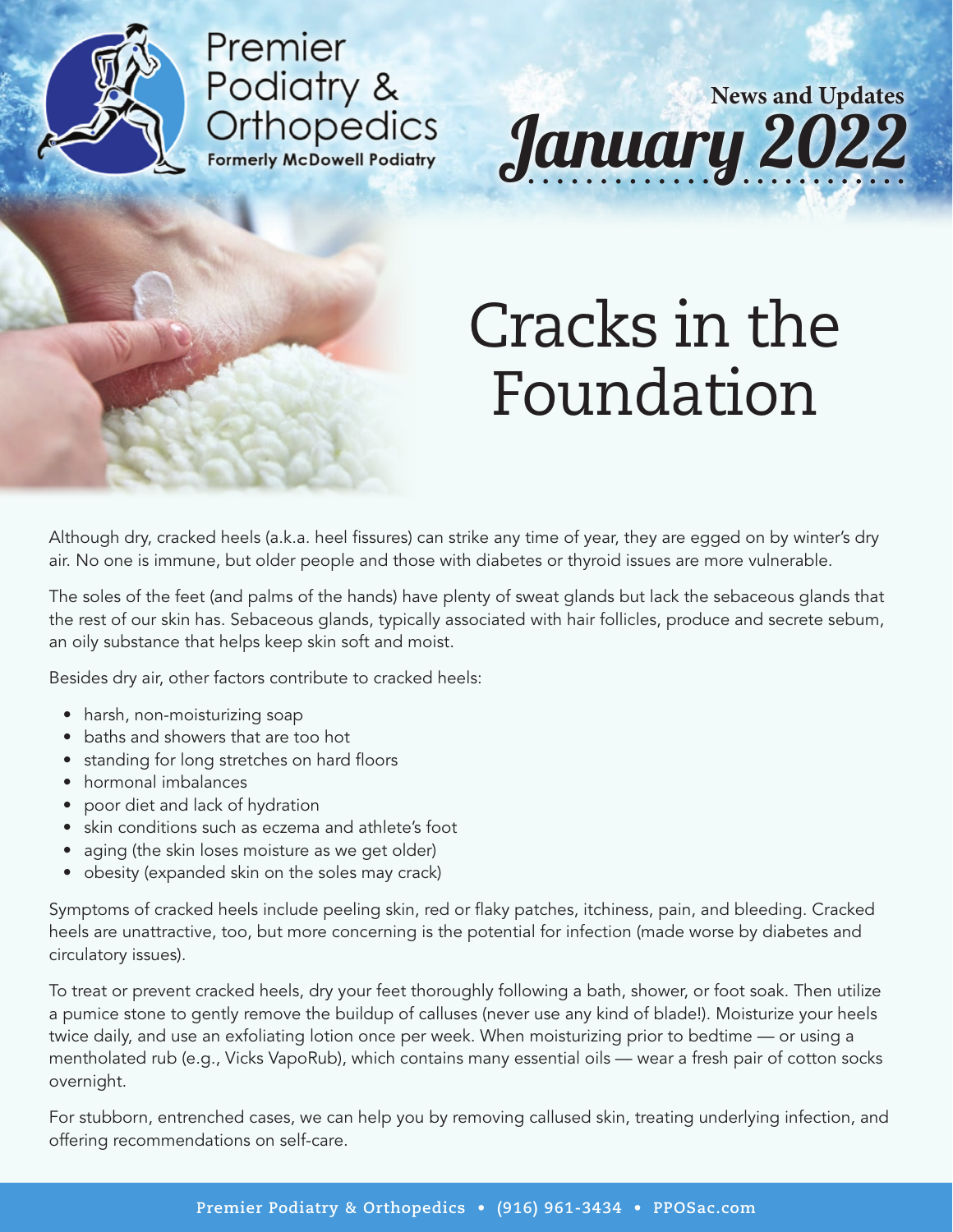# New Year's Resolutions Don't Need to Be Fancy

A New Year's resolution to drop excess weight might seem boring or cliché, but it truly is one of the best things a person can do for themselves … provided they follow through. As of 2018 CDC statistics, more than two-thirds of Americans are overweight or obese.

Carrying extra poundage often has major consequences for feet and ankles. It increases pressure and strain on the plantar fascia, the long ligament extending from the heel to the toes. In turn, the plantar fascia becomes inflamed (plantar fasciitis), painful, and persistent.

Extra pounds also cause one's center of gravity to shift, which places extra stress on new areas of the feet and ankles. Simple tasks like walking become uncomfortable … and less simple. The door is open wider to stress fractures; falls and their associated injuries are more of a threat, too.

Overweight/obese people are at greater risk for flat feet and overpronation, which makes bunion development more likely. Many factors can hasten the arrival of a bunion, but excess weight belongs on the list.

People who are overweight are at serious risk of developing type 2 diabetes, which has a boatload of health consequences. For feet, diminished sensation, impaired healing, ulcers, infection, and possible amputation loom large.

Childhood obesity ramps up the potential for foot and ankle problems later in life. Kids are also at increased risk for stress fractures and Sever's disease, an inflammation of the growth plates in the heel.

We can help you with your weight-loss goals by diagnosing and treating your foot or ankle condition; providing guidance on stretching and exercise regimens; helping you select proper footwear; and prescribing orthotics when necessary. Give us a call today.

# Mark Your Calendars

NEW YEAR'S RESOLUTIONS

| Jan. 1         | New Year's Day: The Rose Parade, a tradition since 1890,<br>is never held on a Sunday.         |
|----------------|------------------------------------------------------------------------------------------------|
| Jan. 4         | Trivia Day: An airplane's black box is actually orange<br>(to aid its recovery after a crash). |
| Jan. 12        | Take the Stairs Day: The world's first public elevator was<br>built in Manhattan in 1857.      |
| Jan. 16        | Appreciate a Dragon Day: Forbes estimated Smaug's<br>net worth at \$62 billion.                |
| <b>Jan. 17</b> | Martin Luther King Day: King enrolled at Morehouse College<br>at the age of 15.                |
| <b>Jan. 21</b> | Squirrel Appreciation Day: A squirrel's front teeth never stop growing.                        |
|                | Jan. 27 Chocolate Cake Day: Marie Antoinette never said,<br>"Let them eat cake." A bum rap.    |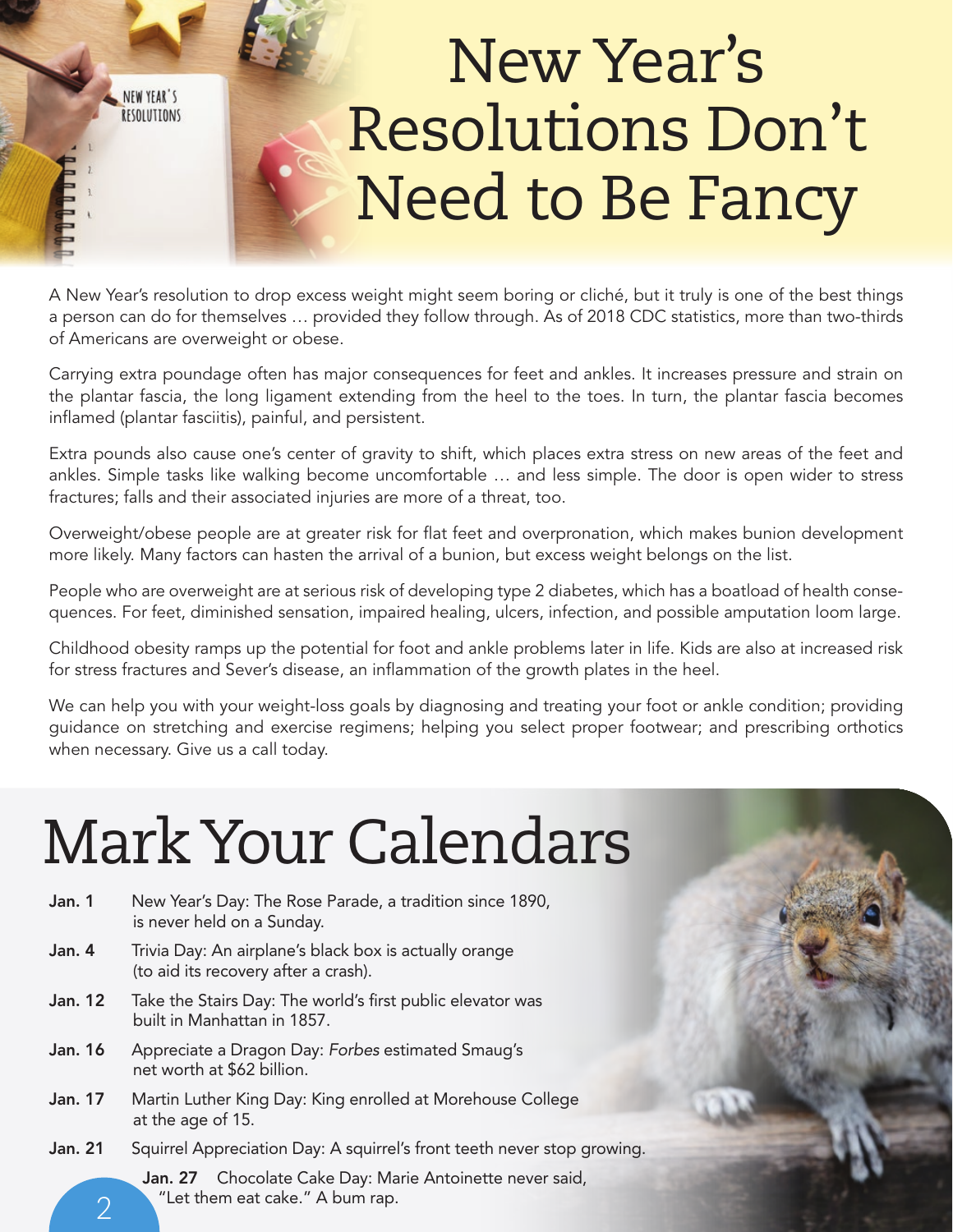# Much More than Faithful Companions Steak

The Americans with Disabilities Act (ADA) classifies service dogs as working animals, not pets. But households who have one consider them part of the family, and then some. Per the ADA, a service dog "… is individually trained to work or perform tasks for a person with a disability."

Service dogs must be calm and highly adaptable; alert but not reactive; intelligent; reliable in performing a repetitive task; and possess a desire to please.

Many breeds make good service dogs, but German shepherds, Labrador retrievers, and golden retrievers lead the pack. Guide dogs, hearing dogs, medical-alert dogs, mobility dogs, and psychiatric dogs all provide invaluable services.

The ADA limits its scope of service animals to dogs, with one exception: miniature horses. Trained miniature horses match service dogs' abilities in many areas; live longer; don't shed as much; are easier to groom; don't get fleas; and provide an alternative when dogs are precluded for cultural or religious reasons.

There is no official certification for a trained service dog. The lack of regulation means you need to do your homework. Some service dog training organizations are superior to others.

Also, emotional-support dogs are not service dogs. They have not been trained for a specific task to help the disabled. Their mere presence is comforting to their owner. Service dogs are not required to wear a "Service Dog" vest or ID tag. In fact, many dogs wearing one are not service dogs.

The ADA grants service dogs access to all public accommodations, such as stores, restaurants, apartments, airlines, hospitals, etc. Unfortunately, some emotional-support dog owners claim their animals are service dogs (some with temperamental dispositions) to gain access to places from which they would otherwise be barred — an illegal act that can place the public and true service dogs at risk.

### Smothered Round Steak

Cook: 6–8 hrs.

In honor of Martin Luther King Jr., we present this dish, which was reportedly among his favorites — Southern comfort food at its finest. It's also a slow-cooker recipe, so you can set it and forget it (well, at least for a few hours).

#### Ingredients

- 1½ lb. beef top round steak, cut into strips
- 1/3 cup all-purpose flour
- 1/2 teaspoon salt
- 1/4 teaspoon pepper
- 1 large onion, sliced
- 1 large green pepper, sliced
- 1 can (141/<sub>2</sub> oz.) diced tomatoes, undrained
- 1 jar (4 oz.) sliced mushrooms, drained
- 3 tablespoons reduced-sodium soy sauce
- 2 tablespoons molasses
- Hot cooked egg noodles (made separately from the slow cooker!)

#### **Directions**

- 1. In a 3-qt. slow cooker, toss beef with flour, salt, and pepper. Stir in all remaining ingredients except the noodles.
- 2. Cook, covered, on low until meat is tender, 6–8 hours. When ready, serve with noodles.

Recipe courtesy of www.tasteofhome.com.